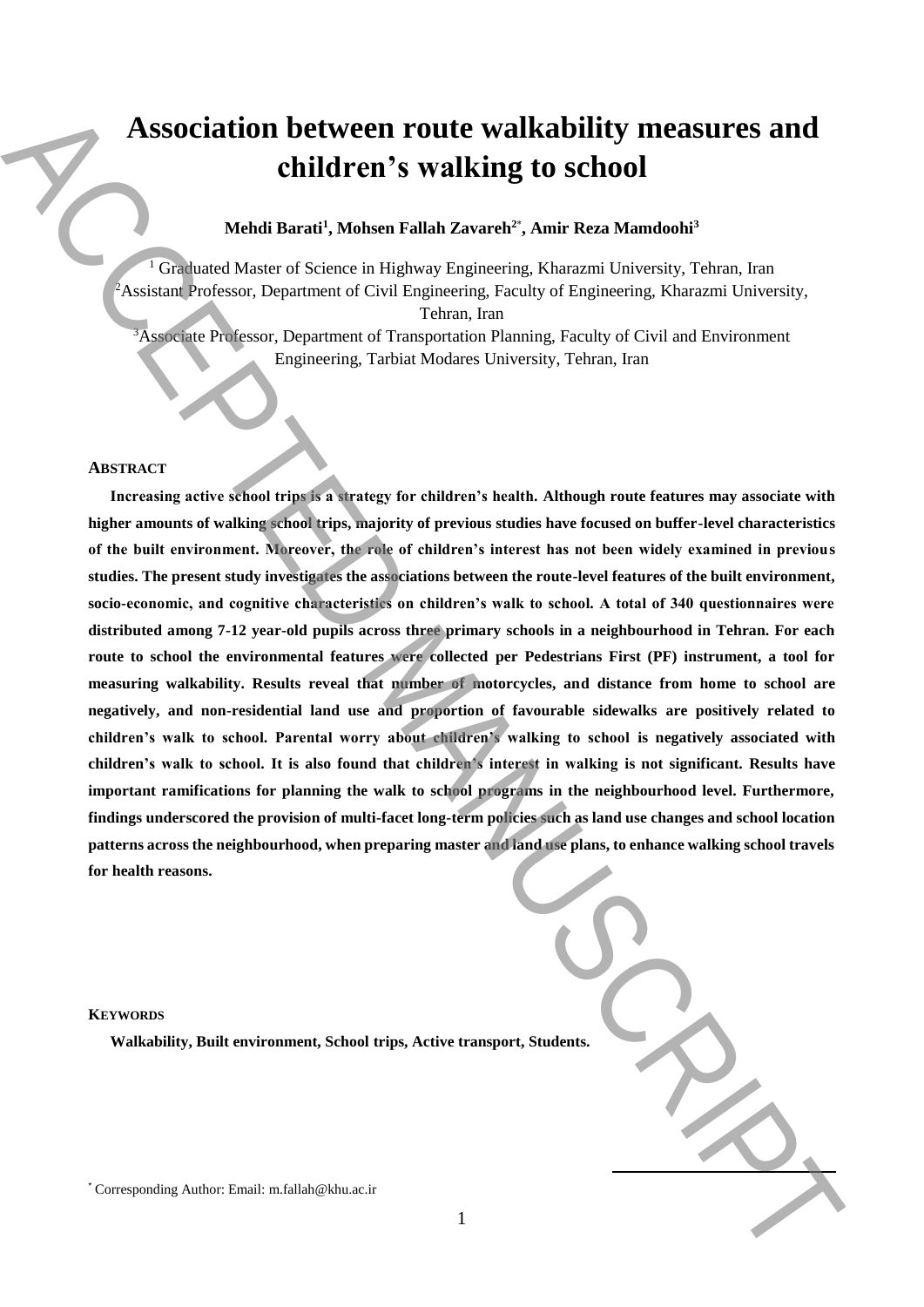## **1. Introduction**

Walking is not only the most important way of getting about, but also the most feasible way of discovering environmental attractions [1]. Research shows that physical activity lowers the risk of several common cancers and type-two diabetes and also improves fitness and quality of life [2].

Previous studies have used various tools such as "Pedestrians First" (PF) to measure the built environmental features related to walkability of the neighbourhood [3]. PF has been developed by the Institute for Transportation and Development Policy (ITDP) in 2018 to expand the concept of walkability into more places than the local neighbourhoods from the high income cities around the world where the concept has been adopted. It is also claimed that the PF incorporates to make the concept of walkability more understandable at multiple levels from the city-level, to the neighbourhood-level and the street-level [3].

Very few studies thus far, have attempted to understand the relationship between the walkability measures and children's walking to school. As children tend to walk fixed routes on their school journeys, walking behaviour on school trips is mainly affected by route-level environmental features [4] than the features measured on buffer-level (across the area where they live or study). The majority of previous studies, however, have focused on a buffer around the children's house (e.g. see [3]).

This study aims to investigate relationship between the route-level walkability measures above and beyond the demographic and socio-economic variables and parental and children's cognitive characteristics on children's walking to school.

#### **2. Methods and Materials**

The present study uses data from two different sources. The demographic and socio-economic variables and parental and children's cognitive characteristics were collected by distributing a questionnaire among 7-12 year-old pupils across three primary schools in Tehran. Walkability in the route-level was also measured using the PF tools, by measuring the environmental features during the site surveys. Hierarchical binary logistic regression model was carried out to examine the association between the explanatory variables and the children's walking to school.

## 2-1. Questionnaire

A total of 340 questionnaires were distributed among  $2<sup>nd</sup>$ ,  $3<sup>rd</sup>$ ,  $5<sup>th</sup>$  and  $6<sup>th</sup>$ -grade pupils across three schools in a neighbourhood in district 15 of Tehran (82% return rate). The questionnaire included two parts. The first part was

completed by the parents and the second part was filled out by the pupils. The first part was consisted of questions about the frequent mode of travel that the child used on school travels. This part had also questions relate to demographic and socio-economic status of the family, parental worry that the child got involved in a road crash when he/she uses each mode of travel to school, and the parental license for the children's independent activities in both real and virtual world. The parents were also asked to mark the nearest intersection to their home on the map that was attached to the questionnaire. The second part of questionnaire was consisted of questions about the child's interest in any of the travel modes for school travels, and also the actualized affordances in the real/virtual world where the child lived.

## 2-2. Built environment measurement

Route-level walkability measures were collected objectively, using the PF tools. For each school journey, the shortest path from home to school was provide from Google maps and digitalized in ArcGIS. Each route was further divided into several segments for which the built environment was more homogeneous. According to the PF instructions, 12 route-level walkability measures (such as Distance to school, Walkways, Crosswalks, Land uses, Small blocks, Shade & shelter, etc.) were measured by direct surveys that were conducted while walking along the individual routes. Altogether a total distance of approximate 180 kilometres was walked to complete the site surveys in around one month.

#### 2-3. Statistical analysis

A hierarchical binary logistic regression was carried out to examine the association between the explanatory variables and the children's walking to school. Child's grade, number of motorcycles owned by the family, parental exercise in a week, child's Body Mass Index (BMI), distance to school, non-residential land uses, walkways, shade & shelter, intersections, cellularity in real/virtual world, parents' worry about children's walking to school and children's interest in walking to school were considered as independent variables. Children walking to school  $(=1)$  versus not walking to school  $(=0)$  was used as dependent variable. Different fit indices were used to examine the appropriateness of the hypothesized models. The model with the best fit to the data which were consisted of predictors that improved the predictive power of the model was selected. To calculate the cellularity, both actualized affordances (scored from 0 to 20) and independent mobility license (scored from 0 to 20) were combined [5]. **1. Extracta the main of the state of the state of the state of the state of the state of the state of the state of the state of the state of the state of the state of the state of the state of the state of the state of t** 

## **3. Results and Discussion**

It was revealed that the model significantly predicted the outcome variable (Model  $X^2 = 80.979$ , p-value<.001).